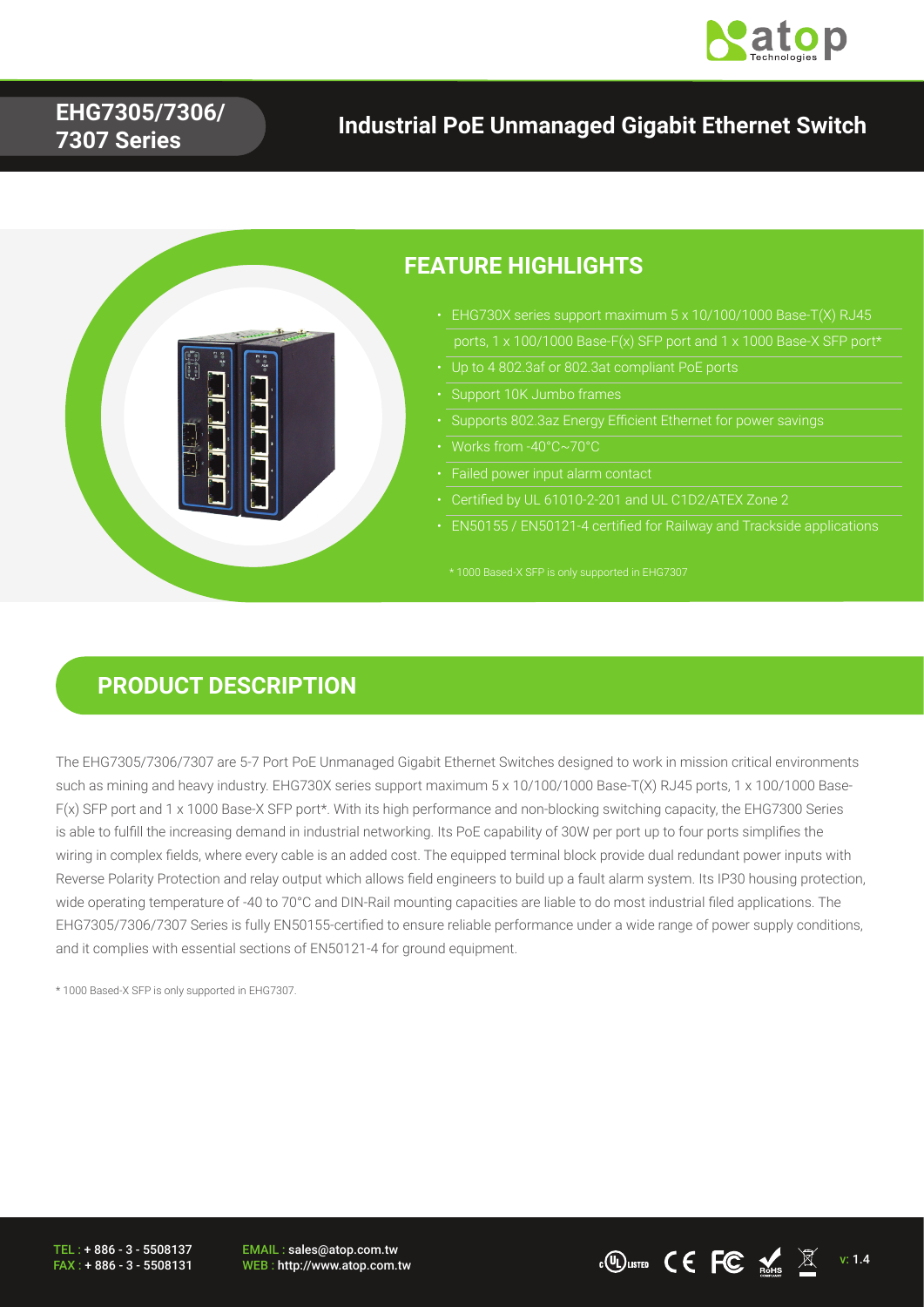

## **SPECIFICATIONS**

| <b>Technical Specifications</b>      |                                                                                                                                                                                                                                                                                                                                   |                  |                          |                       |                           |                       |
|--------------------------------------|-----------------------------------------------------------------------------------------------------------------------------------------------------------------------------------------------------------------------------------------------------------------------------------------------------------------------------------|------------------|--------------------------|-----------------------|---------------------------|-----------------------|
| Model Name                           | EHG7305                                                                                                                                                                                                                                                                                                                           | EHG7305-<br>4PoE | EHG7306<br>$-1$ SFP      | EHG7306-<br>4PoE-1SFP | <b>EHG7307</b><br>$-2SFP$ | EHG7307-<br>4PoE-2SFP |
| <b>Switch Properties</b>             |                                                                                                                                                                                                                                                                                                                                   |                  |                          |                       |                           |                       |
| Processing Scheme                    | Store-and-Forward                                                                                                                                                                                                                                                                                                                 |                  |                          |                       |                           |                       |
| MAC Address Table                    | 8096                                                                                                                                                                                                                                                                                                                              |                  |                          |                       |                           |                       |
| Jumbo Frame                          | 10K Bytes                                                                                                                                                                                                                                                                                                                         |                  |                          |                       |                           |                       |
| Packet Buffer                        | 1 Mbits                                                                                                                                                                                                                                                                                                                           |                  |                          |                       |                           |                       |
| <b>Ethernet</b>                      |                                                                                                                                                                                                                                                                                                                                   |                  |                          |                       |                           |                       |
| Compliance                           | IEEE802.3 for 10BASE-T<br>IEEE802.3u for 100BASE-T(X) and 100BASE-FX<br>IEEE 802.3ab for 1000BASE-T<br>IEEE 802.3z for 1000BASE-X<br>IEEE 802.1Q for VLAN Tagging<br>IEEE 802.1p for Class of Service<br>IEEE 802.3x Flow Control<br>IEEE 802.3af / 802.3at for Power-over-Ethernet<br>IEEE 802.3az for Energy Efficient Ethernet |                  |                          |                       |                           |                       |
| Flow Control                         | Back pressure and pause frame-based flow control schemes                                                                                                                                                                                                                                                                          |                  |                          |                       |                           |                       |
| LLDP                                 | Forwarding                                                                                                                                                                                                                                                                                                                        |                  |                          |                       |                           |                       |
| Transmission Rate for RJ45           | 5 x 10/100/1000 Mbps                                                                                                                                                                                                                                                                                                              |                  |                          |                       |                           |                       |
| Transmission Rate for SFP            | EHG7306 1 x 100/1000 Mbps; EHG7307 SFP1: 1000Mbps / SFP2: 100/1000 Mbps                                                                                                                                                                                                                                                           |                  |                          |                       |                           |                       |
| Auto MDI/MDI-X                       | Yes                                                                                                                                                                                                                                                                                                                               |                  |                          |                       |                           |                       |
| <b>Power</b>                         |                                                                                                                                                                                                                                                                                                                                   |                  |                          |                       |                           |                       |
| Input Voltage                        | 12-52 VDC*                                                                                                                                                                                                                                                                                                                        |                  |                          |                       |                           |                       |
| Input Current (System)               | $0.5A \text{ (}0.12 \text{ V}$<br>$0.6A \t@ 12V$                                                                                                                                                                                                                                                                                  |                  |                          |                       |                           |                       |
| Max. Power Consumption<br>(System)   | 6W                                                                                                                                                                                                                                                                                                                                |                  | 7.2 W                    |                       |                           |                       |
| Input Current (with PoE)             | $\overline{a}$                                                                                                                                                                                                                                                                                                                    | 2.6A @ 51 V      | $\overline{\phantom{a}}$ | 2.6A @ 51 V           | $\overline{\phantom{a}}$  | 2.6A @ 51 V           |
| Max. Power Consumption<br>(with PoE) |                                                                                                                                                                                                                                                                                                                                   | 130 W            |                          | 130 W                 |                           | 130W                  |
| Relay Output                         | 24 V / 0.5A                                                                                                                                                                                                                                                                                                                       |                  |                          |                       |                           |                       |
| Connector                            | <b>Terminal Block</b>                                                                                                                                                                                                                                                                                                             |                  |                          |                       |                           |                       |
| <b>LED</b>                           |                                                                                                                                                                                                                                                                                                                                   |                  |                          |                       |                           |                       |
| Indicators                           | PWR1, PWR2, Alarm, RJ45 Act/Link, SFP Link, PoE                                                                                                                                                                                                                                                                                   |                  |                          |                       |                           |                       |
| <b>Physical Characteristics</b>      |                                                                                                                                                                                                                                                                                                                                   |                  |                          |                       |                           |                       |
| Housing                              | IP30 protection according to EN 60529                                                                                                                                                                                                                                                                                             |                  |                          |                       |                           |                       |
| Material                             | <b>SECC</b><br>Aluminum                                                                                                                                                                                                                                                                                                           |                  |                          |                       |                           |                       |
| Dimension $(W \times H \times D)$    | 32 x 90 x 110 mm                                                                                                                                                                                                                                                                                                                  |                  |                          | 45.3 x 89.6 x 110 mm  |                           |                       |
| Weight                               | 420g                                                                                                                                                                                                                                                                                                                              |                  |                          | 350g                  |                           |                       |
| Installation                         | DIN-rail or wall-mount (optional)                                                                                                                                                                                                                                                                                                 |                  |                          |                       |                           |                       |
| <b>Environmental Limits</b>          |                                                                                                                                                                                                                                                                                                                                   |                  |                          |                       |                           |                       |
| <b>Operating Temperature</b>         | $-40^{\circ}$ C $\sim$ 70°C (-40°F $\sim$ 158°F)                                                                                                                                                                                                                                                                                  |                  |                          |                       |                           |                       |
| Storage Temperature                  | $-40^{\circ}$ C $\sim$ 85°C (-40°F $\sim$ 185°F)                                                                                                                                                                                                                                                                                  |                  |                          |                       |                           |                       |
| Ambient Relative Humidity            | 5%~95%, 55°C (Non-condensing)                                                                                                                                                                                                                                                                                                     |                  |                          |                       |                           |                       |

\*802.3af PoE output starts from 43 VDC input and 802.3at output starts from 51 VDC input.

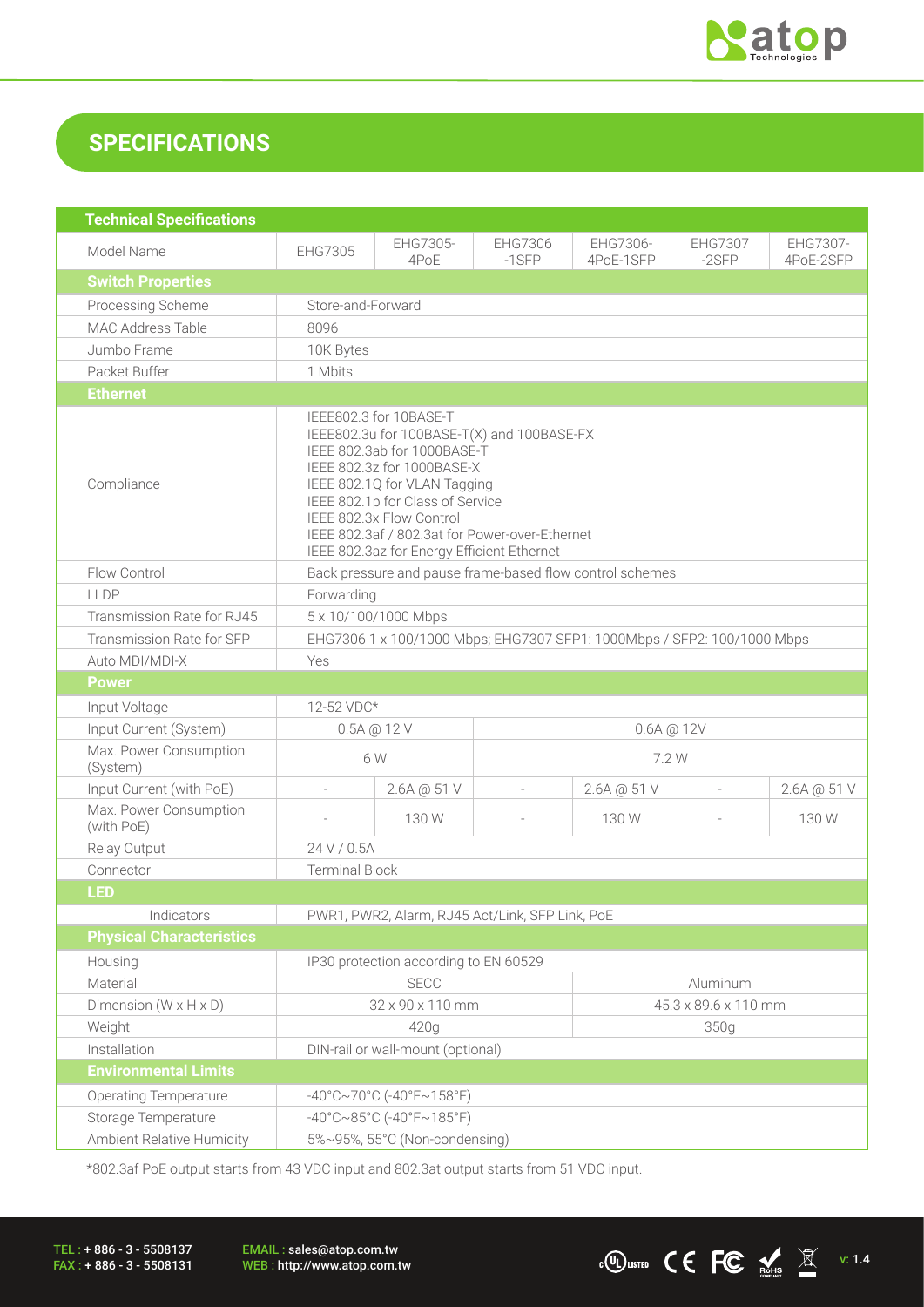

# **REGULATORY APPROVALS**

| <b>Regulatory Approvals</b> |                                                      |                                                          |                                                                                               |                                                                                                               |                       |
|-----------------------------|------------------------------------------------------|----------------------------------------------------------|-----------------------------------------------------------------------------------------------|---------------------------------------------------------------------------------------------------------------|-----------------------|
| Safety                      |                                                      | UL 61010-2-201, UL C1D2/ATEX Zone 2                      |                                                                                               |                                                                                                               |                       |
| <b>EMC</b>                  | EN 55032<br>EN 61000-6-4<br>EN 55024<br>EN 61000-6-2 |                                                          |                                                                                               |                                                                                                               |                       |
| Rall Traffic                |                                                      | EN50155 / EN50121-4                                      |                                                                                               |                                                                                                               |                       |
| <b>Test</b>                 |                                                      |                                                          | Item                                                                                          | <b>Value</b>                                                                                                  | <b>Level</b>          |
| IEC 61000-4-2               | <b>ESD</b>                                           |                                                          | Contact Discharge<br>Air Discharge                                                            | $±8$ KV<br>±15KV                                                                                              | 4<br>4                |
| IEC 61000-4-3               |                                                      | <b>RS</b>                                                | 80-1000MHz<br>1.4-2.0GHz<br>2.0-2.7GHz                                                        | 10(V/m)<br>3(V/m)<br>1(V/m)                                                                                   | 3                     |
| IEC 61000-4-4               |                                                      | <b>EFT</b>                                               | <b>AC Power Port</b><br>DC Power Port<br>Signal Port                                          | $±2.0$ KV<br>$±2.0$ KV<br>$±2.0$ KV                                                                           | 3<br>3<br>4           |
| IEC 61000-4-5               |                                                      | Surge                                                    | <b>AC Power Port</b><br><b>AC Power Port</b><br>DC Power Port<br>DC Power Port<br>Signal Port | Line-to Line±1.0KV<br>Line-to Earth±2.0KV<br>Line-to Line±1.0KV<br>Line-to Earth±2.0KV<br>Line-to Earth±2.0KV | 3<br>3<br>3<br>3<br>3 |
| IEC 61000-4-6               | CS<br>Conducted                                      |                                                          | 10 Vrms                                                                                       | 3                                                                                                             |                       |
| IEC 61000-4-8               | Enclosure<br>PFMF                                    |                                                          | 30 A/m                                                                                        | 4                                                                                                             |                       |
|                             | IEC 61000-4-11<br><b>DIP</b><br><b>AC Power Port</b> |                                                          |                                                                                               |                                                                                                               |                       |
| Shock                       |                                                      | MIL-STD-810F Method 516.5                                |                                                                                               |                                                                                                               |                       |
| Drop                        |                                                      | MIL-STD-810F Method 516.5                                |                                                                                               |                                                                                                               |                       |
| Vibration                   |                                                      | MIL-STD-810F Method 514.5 C-1 & C-2                      |                                                                                               |                                                                                                               |                       |
| High Altitude               |                                                      | Certified for 4000m altitude according to IEC 60068-2-13 |                                                                                               |                                                                                                               |                       |
| RoHS                        |                                                      | <b>YES</b>                                               |                                                                                               |                                                                                                               |                       |
| <b>MTBF</b>                 |                                                      | <b>TBD</b>                                               |                                                                                               |                                                                                                               |                       |
| Warranty                    |                                                      | 5 years                                                  |                                                                                               |                                                                                                               |                       |

TEL : + 886 - 3 - 5508137 FAX : + 886 - 3 - 5508131